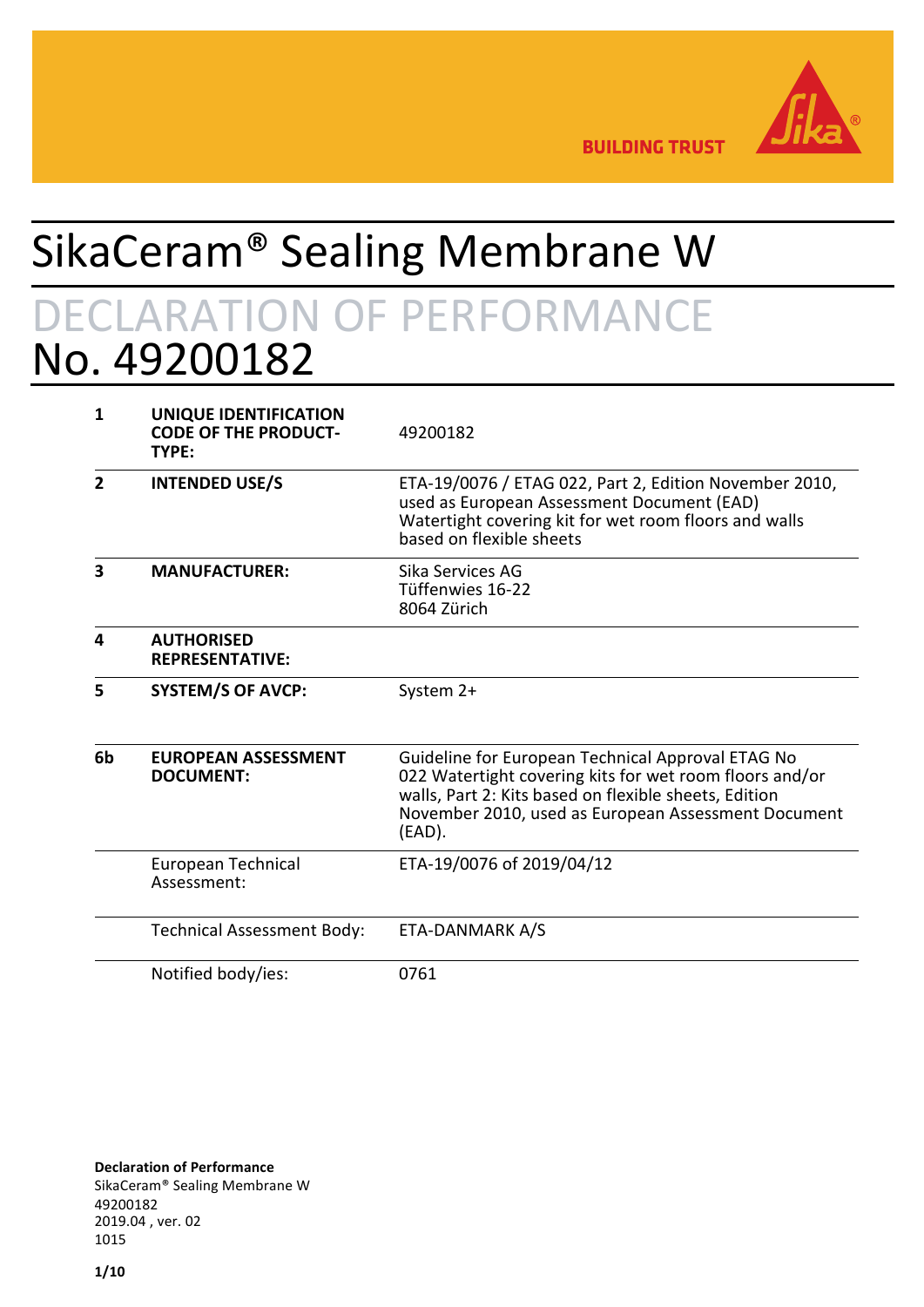# **7 DECLARED PERFORMANCE/S**

| <b>Characteristic</b>                             | <b>Assessment of characteristic</b>                                                                                                                                                                                                                                                                                                                       |  |
|---------------------------------------------------|-----------------------------------------------------------------------------------------------------------------------------------------------------------------------------------------------------------------------------------------------------------------------------------------------------------------------------------------------------------|--|
| 2.2 Safety in case of fire (BWR2)                 |                                                                                                                                                                                                                                                                                                                                                           |  |
| Reaction to fire                                  | SikaCeram® Sealing Membrane W applied to massive<br>mineral material of euro class A1 or A2-s1 d0 with a density<br>$\ge$ 1350 kg/m3 and a thickness $\ge$ 8 mm has a reaction to fire<br>classification in accordance with EN 13501-1 of Euroclass E                                                                                                     |  |
| 2.3 Hygiene, health and the environment<br>(BWR3) |                                                                                                                                                                                                                                                                                                                                                           |  |
| Vapour permeability                               | The vapour permeability of the SikaCeram® Sealing<br>Membrane W membrane without primer when tested at<br>climatic conditions 23°C and RH 75/100 % has the sd value<br>of the membrane is 92 m                                                                                                                                                            |  |
|                                                   | The vapour permeability of the SikaCeram® Sealing<br>Membrane W membrane without primer when tested at<br>climatic conditions 23°C and RH 93/50 % has the sd value of<br>the membrane is 95 m                                                                                                                                                             |  |
| Water tightness                                   | According to EN 1928 method B for 7 days at 1,5 bar.<br><b>Watertight = Pass</b>                                                                                                                                                                                                                                                                          |  |
| Crack bridging ability                            | Assessment category 3: Crack width 1,5 mm                                                                                                                                                                                                                                                                                                                 |  |
| Bond strength                                     | SikaCeram® Sealing Membrane W and each of the tile<br>adhesives mentioned in section 1 of this ETA on a concrete<br>substrate all comply with Assessment category 2: Bond<br>strength $> 0.3$ MPa                                                                                                                                                         |  |
|                                                   | SikaCeram® Sealing Membrane W membrane and each of<br>the tile adhesives mentioned in section 1 of this ETA on<br>substrates*) of calcium silicate boards, gypsum boards, fiber<br>cement boards, cement-based boards and watertight boards<br>made from a polystyrene core comply with<br>Assessment category 2: Bond strength > 0,3 MPa                 |  |
| Scratching resistance                             | No performance determined (NPD)                                                                                                                                                                                                                                                                                                                           |  |
| Joint bridging ability                            | According to annex B of ETAG 022 with a 2 mm gap,<br>SikaCeram® Sealing Membrane W adhered to the substrate<br>with 750 g/m2 SikaCeram® Sealing Fix. Assessment category<br>2: Watertight                                                                                                                                                                 |  |
| Water tightness around penetrations               | Based on an assessment of the manufacturer's descriptions,<br>drawings and installation instruction and the result of the<br>testing of SikaCeram® Sealing Membrane W adhered to the<br>substrate with SikaCeram® Sealing Fix, applying all overlaps<br>and Sika reinforcement**) with SikaCeram® Sealing Fix<br>comply with: Assessment category 2: Pass |  |

#### **Declaration of Performance**

SikaCeram® Sealing Membrane W 49200182 2019.04 , ver. 02 1015

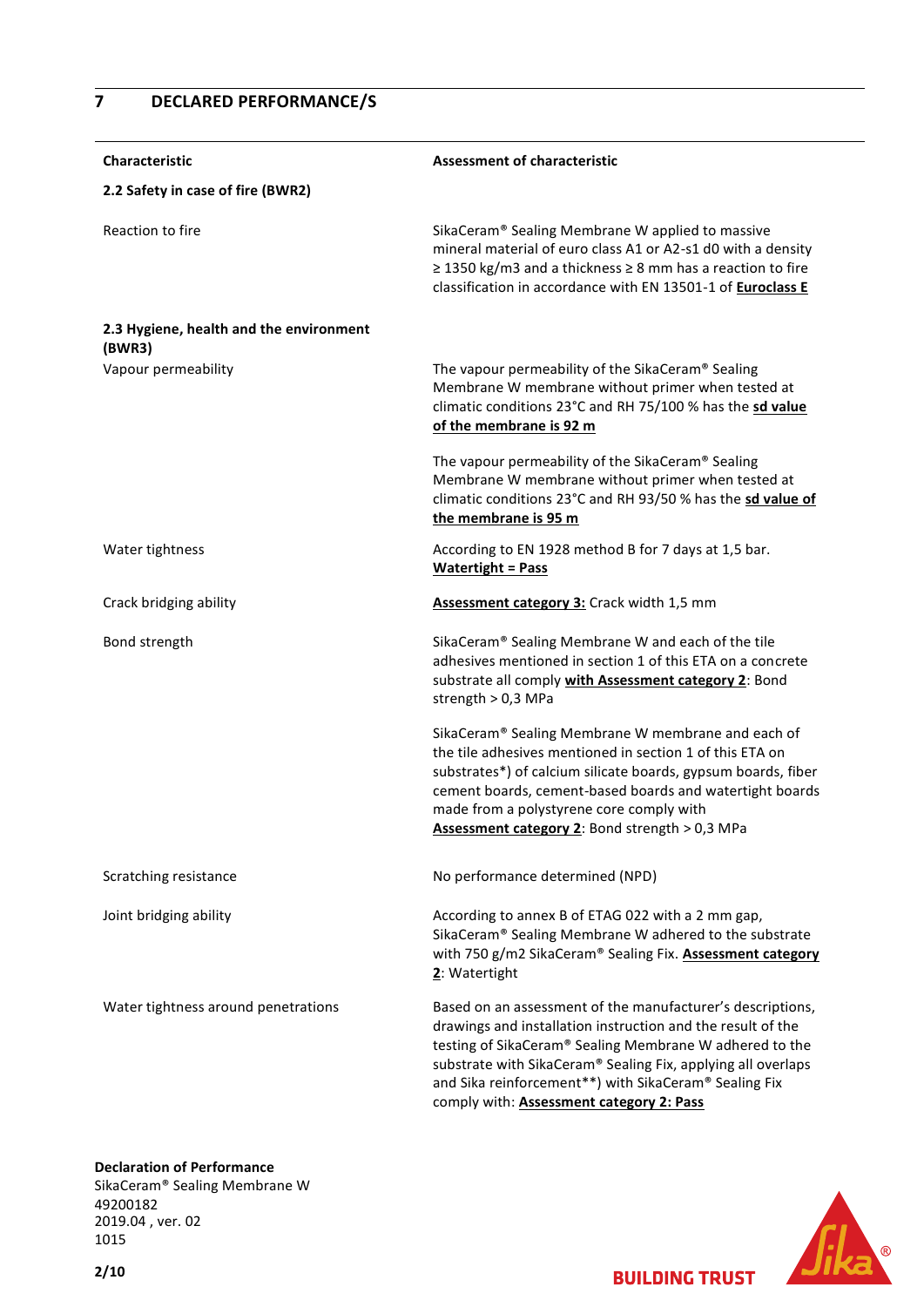| Joint strength                                          | No performance determined (NPD)                                                                                                                                                                                                                                                                                                                                                                      |
|---------------------------------------------------------|------------------------------------------------------------------------------------------------------------------------------------------------------------------------------------------------------------------------------------------------------------------------------------------------------------------------------------------------------------------------------------------------------|
| Flexibility                                             | No performance determined (NPD)                                                                                                                                                                                                                                                                                                                                                                      |
| 2.7 Related aspects of durability and<br>serviceability |                                                                                                                                                                                                                                                                                                                                                                                                      |
| Dimensional stability                                   | SikaCeram® Sealing Membrane W tested in accordance with<br>EN 1107 and sampled according to EN 13416 at climate<br>conditions the temperature<br>23 ± 2 °C and RH 50 $\pm$ 5% has declared values:<br>Longitudinal direction (MD): $\overline{X}_{\Delta L}$ = -0,3 %<br>Transverse direction (CMD): $\overline{X}_{\Delta L}$ = -0,1 %                                                              |
| Resistance to temperature                               | The tensile strength and the strain at maximum force of a<br>sample of SikaCeram® Sealing Membrane W were<br>determined before and after heat exposure. The deviation<br>before and after ageing was considerably lower than 20%<br>and therefore no further investigations are required to<br>assess that the resistance to temperature. Assessment<br>category: Pass                               |
| Resistance to water                                     | SikaCeram® Sealing Membrane W adhered to a concrete<br>substrate and tested with the all the listed tile adhesives<br>mentioned in section 1according to paragraph A.6.3 of EN<br>14891 all have a bond strength equivalent to the<br>assessment category after water ageing and therefore fulfil<br>the requirements <b>Assessment category: Pass</b>                                               |
| Resistance to alkalinity                                | The tensile strength and the strain at maximum force of a<br>sample of SikaCeram® Sealing Membrane W were<br>determined before and after alkaline exposure. The<br>deviation before and after ageing was considerably lower<br>than 20% and therefore no further investigations are<br>required to assess that the resistance to alkalinity.<br>Assessment Category 2: EN 1847 at 50 °C for 16 weeks |
| Repairability                                           | No performance determined (NPD)                                                                                                                                                                                                                                                                                                                                                                      |
| Thickness                                               | The thickness of the SikaCeram® Sealing Membrane W is<br>determined to be 0,49 mm. Mass per unit area = 209 $g/m^2$                                                                                                                                                                                                                                                                                  |
| Applicability                                           | Applicable                                                                                                                                                                                                                                                                                                                                                                                           |
| 2.8 Sustainable use of natural resources<br>(BWR7)      | No performance determined (NPD)                                                                                                                                                                                                                                                                                                                                                                      |

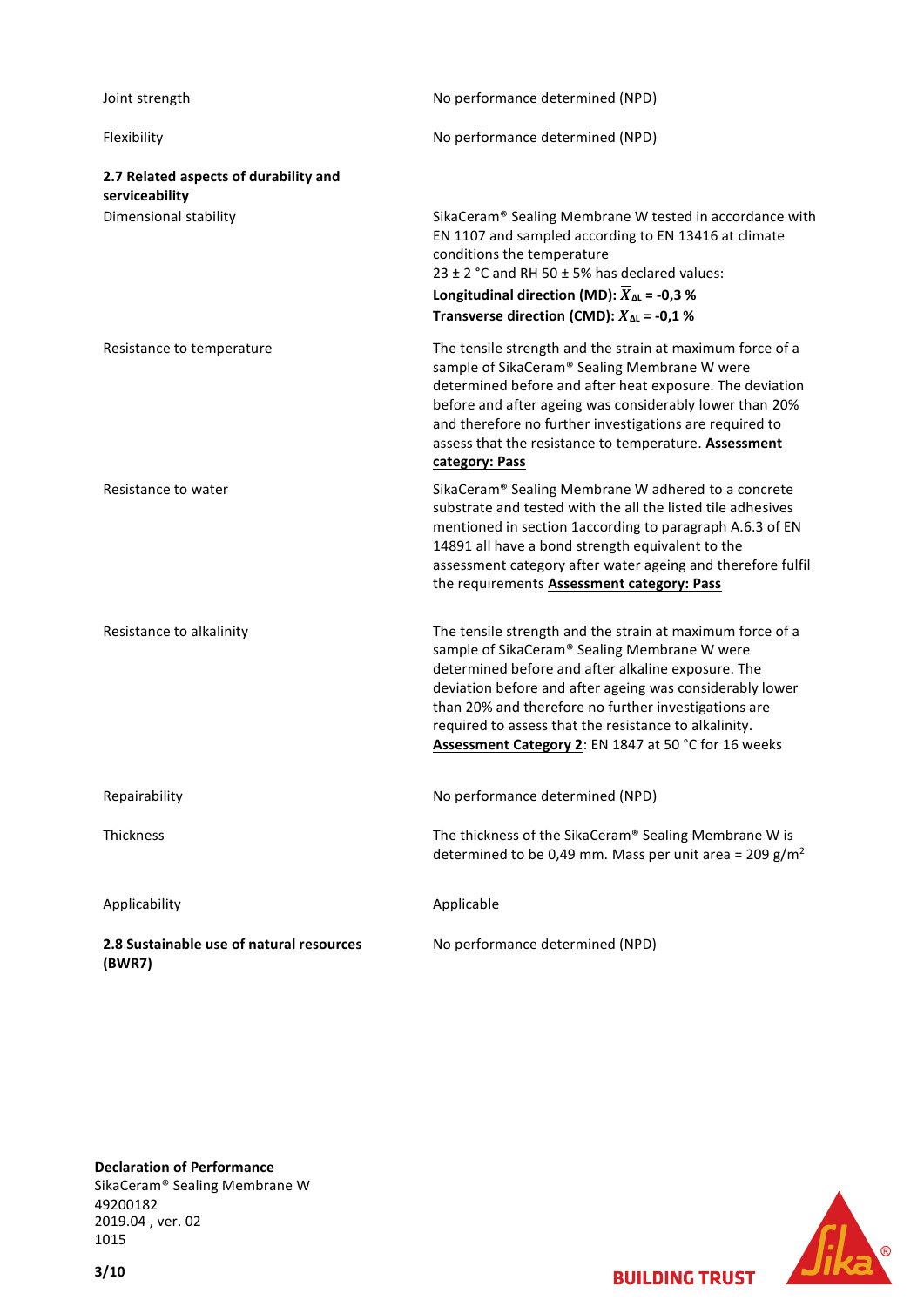#### **Aspects related to the performance of the product**

The European Technical Assessment is issued for the product on the basis of agreed data/information, deposited with ETA-Danmark, which identifies the product that has been assessed and judged. Changes to the product or production process, which could result in this deposited data/information being incorrect, should be notified to ETA-Danmark before the changes are introduced. ETA-Danmark will decide whether or not such changes affect the ETA and consequently the validity of the CE marking on the basis of the ETA and if so whether further assessment or alterations to the ETA, shall be necessary. The performance of the watertight membrane kit results from the characteristic values and categories. The supplementing statements of the manufacturer stated in the MTD for design and application of the watertight system for creating a watertight covering under wearing surface for floors and walls in indoor wet areas shall be considered The performance of the watertight membrane can be assumed only, if the following aspects are considered: only those components which are specified components of the kit can be used, the appropriate tools shall be used and adjuvant, precautions shall be taken, inspecting the substrate surface for cleanliness and correct treatment, inspection in the process of establishing the kit and of the finished watertight membrane and documentation of the results. The information as to the handling of waste products shall be observed. It is the manufacturer's responsibility to make sure that all those who utilize the kit will be appropriately informed about the specific conditions according to this ETA and the not confidential parts of the MTD deposited to this ETA



**BUILDING TRUST**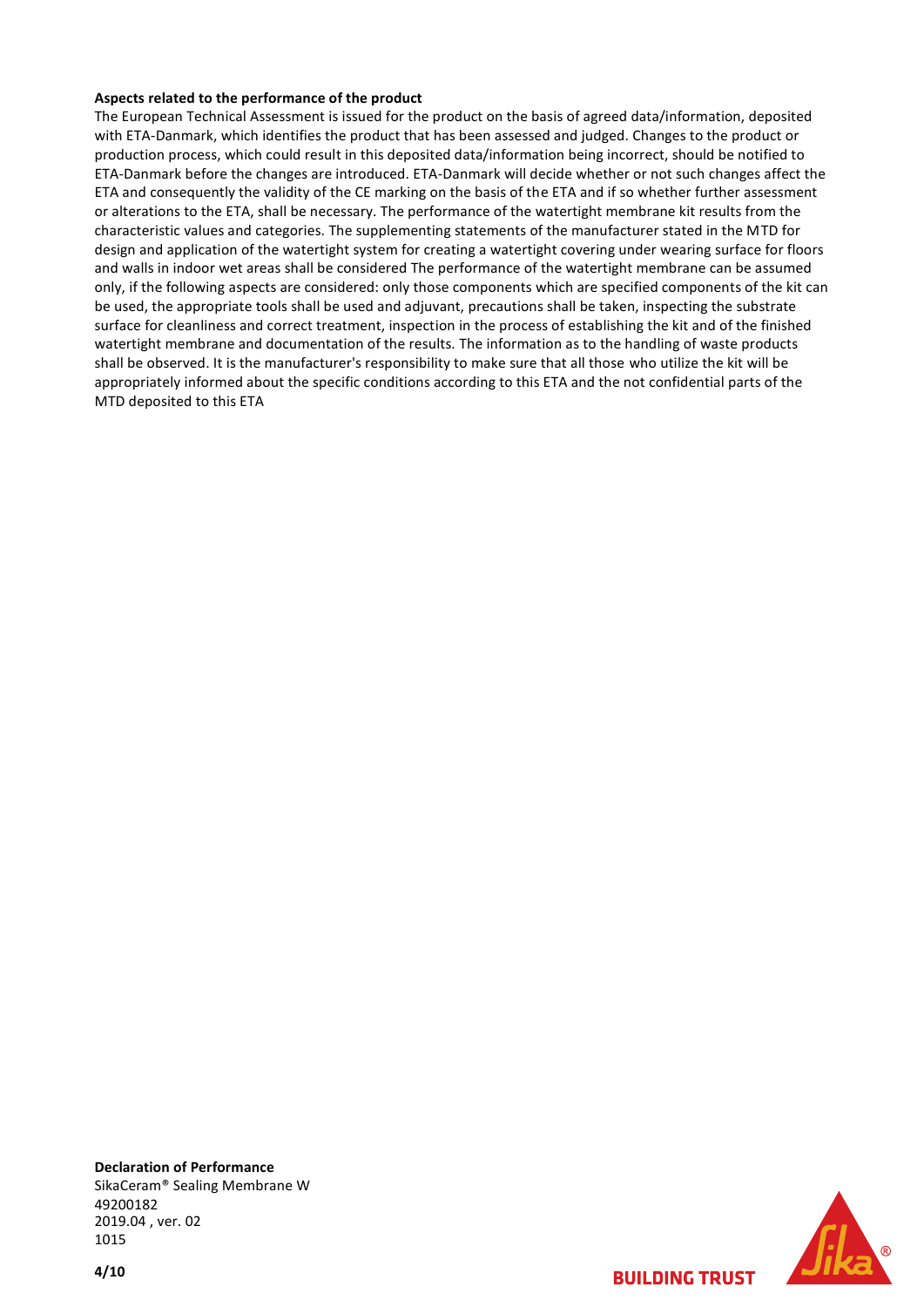#### **8 APPROPRIATE TECHNICAL DOCUMENTATION AND/OR - SPECIFIC TECHNICAL DOCUMENTATION**

The performance of the product identified above is in conformity with the set of declared performance/s. This declaration of performance is issued, in accordance with Regulation (EU) No 305/2011, under the sole responsibility of the manufacturer identified above.

Signed for and on behalf of the manufacturer by:

Name: Nikos Anagnostopoulos Function: TMM Refurbishment At Athens on 23 April 2020

Name: Alexandros Melissourgos Function: Technical Manager At Athens on 23 April 2020

. .. . . . . . . . . . . . . . . . . . . . . . . . . . . . . .

. . . . . .. . . . . . . . . . . . . . . . . . . . . . . . . . .

End of information as required by Regulation (EU) No 305/2011



**BUILDING TRUST**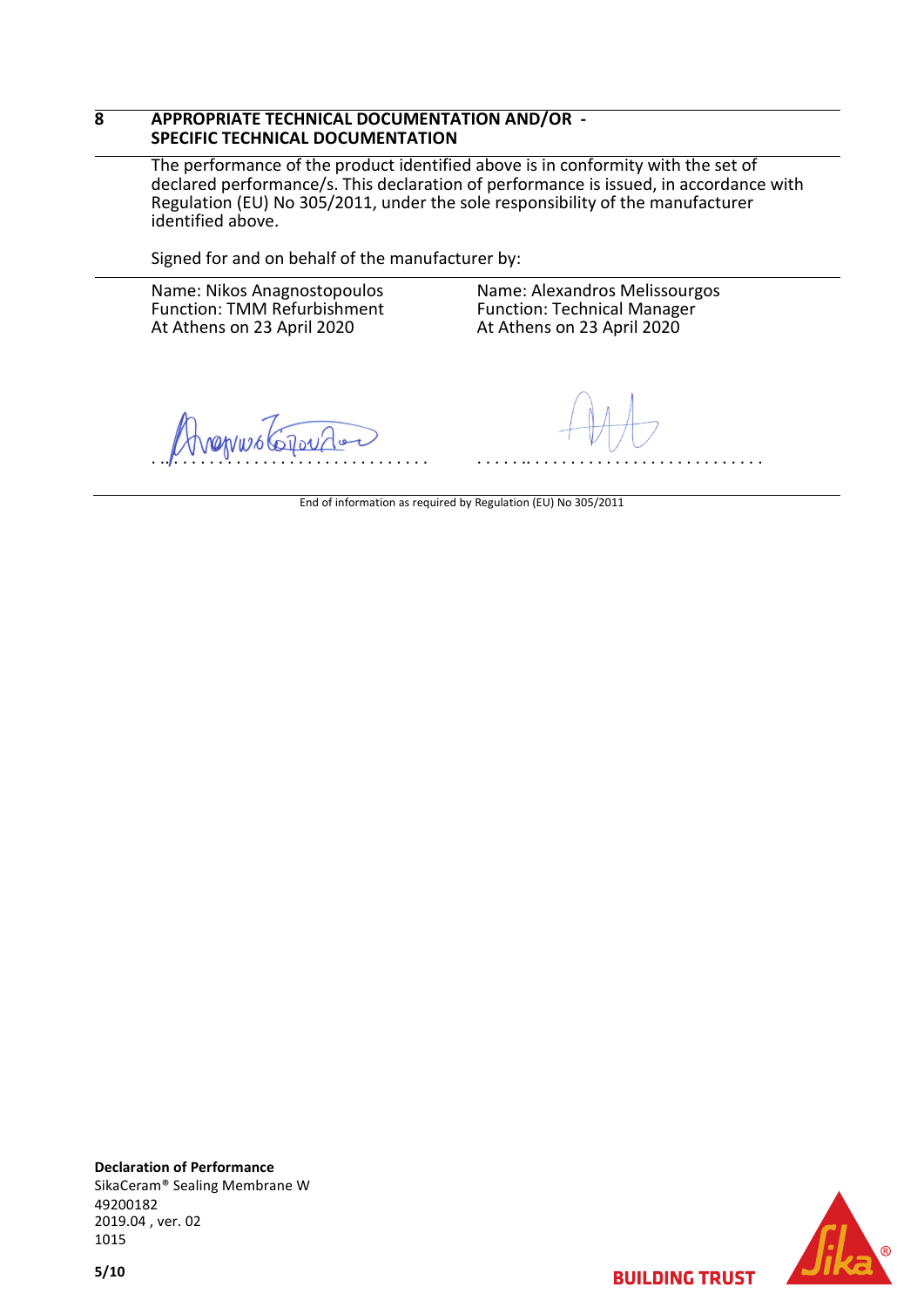# **FULL CE MARKING**

|                                                                                | 19                                                                                                                                                                                                                                                 |  |  |  |
|--------------------------------------------------------------------------------|----------------------------------------------------------------------------------------------------------------------------------------------------------------------------------------------------------------------------------------------------|--|--|--|
| Sika Services AG, Zurich, Switzerland                                          |                                                                                                                                                                                                                                                    |  |  |  |
| 49200182                                                                       |                                                                                                                                                                                                                                                    |  |  |  |
| ETAG 022, Part 2, Edition November 2010, used as (EAD)                         |                                                                                                                                                                                                                                                    |  |  |  |
| Notified Body 0761                                                             |                                                                                                                                                                                                                                                    |  |  |  |
| Watertight covering kit for wet room floors and walls based on flexible sheets |                                                                                                                                                                                                                                                    |  |  |  |
| <b>Characteristic</b>                                                          | <b>Assessment of characteristic</b>                                                                                                                                                                                                                |  |  |  |
| 2.2 Safety in case of fire (BWR2)                                              |                                                                                                                                                                                                                                                    |  |  |  |
| Reaction to fire                                                               | SikaCeram® Sealing Membrane W applied to massive mineral<br>material of euro class A1 or A2-s1 d0 with a density ≥ 1350 kg/m3<br>and a thickness $\geq 8$ mm has a reaction to fire classification in<br>accordance with EN 13501-1 of Euroclass E |  |  |  |
| 2.3 Hygiene, health and the environment<br>(BWR3)                              |                                                                                                                                                                                                                                                    |  |  |  |
| Vapour permeability                                                            | The vapour permeability of the SikaCeram® Sealing Membrane W<br>membrane without primer when tested at climatic conditions<br>23°C and RH 75/100 % has the sd value of the membrane is 92 m                                                        |  |  |  |
|                                                                                | The vapour permeability of the SikaCeram® Sealing Membrane W<br>membrane without primer when tested at climatic conditions<br>23°C and RH 93/50 % has the sd value of the membrane is 95 m                                                         |  |  |  |
| Water tightness                                                                | According to EN 1928 method B for 7 days at 1,5 bar.<br><b>Watertight = Pass</b>                                                                                                                                                                   |  |  |  |
| Crack bridging ability                                                         | Assessment category 3: Crack width 1,5 mm                                                                                                                                                                                                          |  |  |  |
| Bond strength                                                                  | SikaCeram® Sealing Membrane W and each of the tile adhesives<br>mentioned in section 1 of this ETA on a concrete substrate all<br>comply with Assessment category 2: Bond strength > 0,3 MPa                                                       |  |  |  |
|                                                                                |                                                                                                                                                                                                                                                    |  |  |  |

**Declaration of Performance** SikaCeram® Sealing Membrane W 49200182 2019.04 , ver. 02 1015

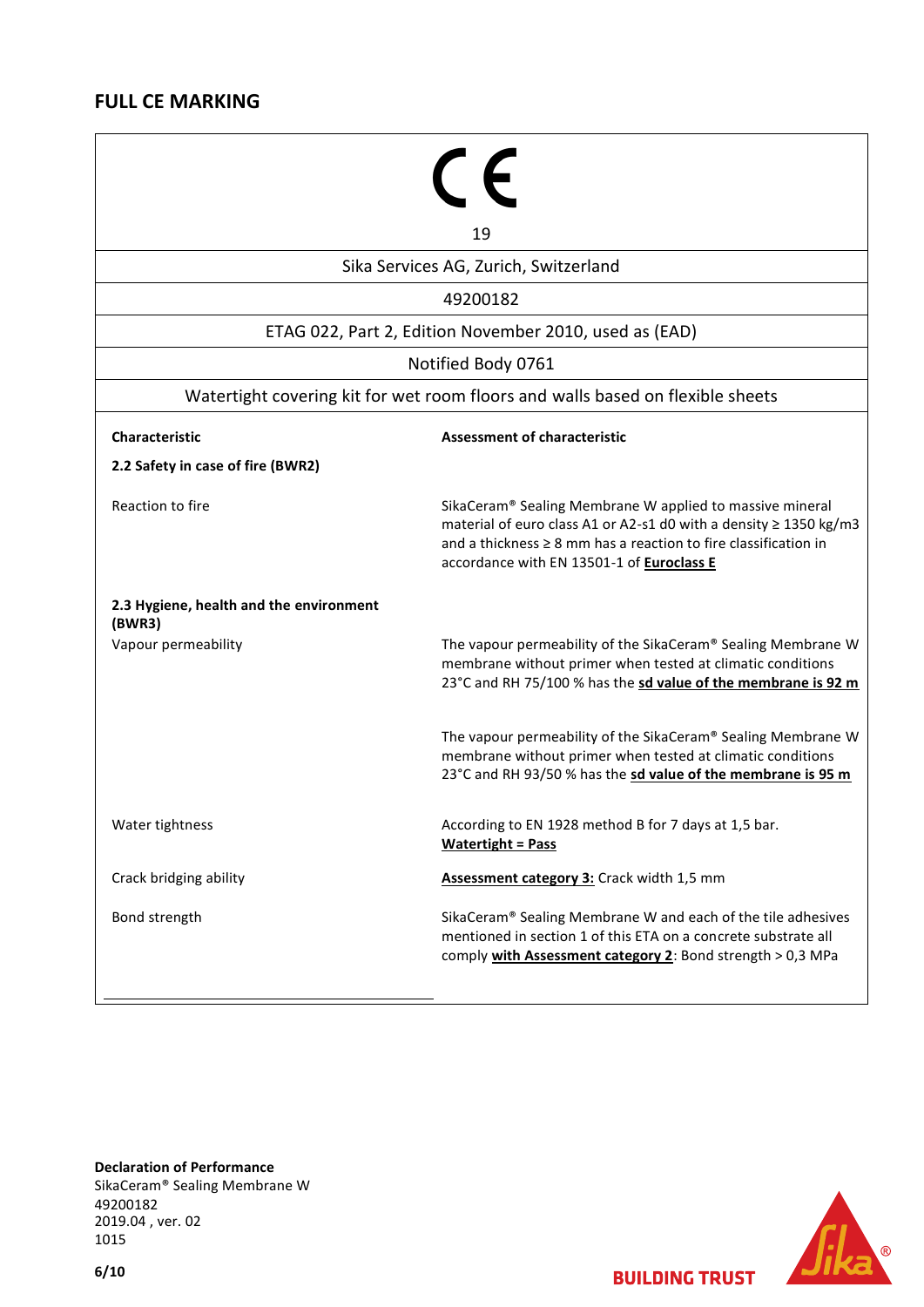|                                                         | SikaCeram® Sealing Membrane W membrane and each of the tile<br>adhesives mentioned in section 1 of this ETA on substrates*) of<br>calcium silicate boards, gypsum boards, fiber cement boards,<br>cement-based boards and watertight boards made from a<br>polystyrene core comply with<br>Assessment category 2: Bond strength > 0,3 MPa                           |
|---------------------------------------------------------|---------------------------------------------------------------------------------------------------------------------------------------------------------------------------------------------------------------------------------------------------------------------------------------------------------------------------------------------------------------------|
| Scratching resistance                                   | No performance determined (NPD)                                                                                                                                                                                                                                                                                                                                     |
| Joint bridging ability                                  | According to annex B of ETAG 022 with a 2 mm gap, SikaCeram®<br>Sealing Membrane W adhered to the substrate with 750 g/m2<br>SikaCeram® Sealing Fix. <b>Assessment category 2</b> : Watertight                                                                                                                                                                      |
| Water tightness around penetrations                     | Based on an assessment of the manufacturer's descriptions,<br>drawings and installation instruction and the result of the testing<br>of SikaCeram® Sealing Membrane W adhered to the substrate<br>with SikaCeram® Sealing Fix, applying all overlaps and Sika<br>reinforcement**) with SikaCeram® Sealing Fix comply with:<br><b>Assessment category 2: Pass</b>    |
| Joint strength                                          | No performance determined (NPD)                                                                                                                                                                                                                                                                                                                                     |
| Flexibility                                             | No performance determined (NPD)                                                                                                                                                                                                                                                                                                                                     |
| 2.7 Related aspects of durability and<br>serviceability |                                                                                                                                                                                                                                                                                                                                                                     |
| Dimensional stability                                   | SikaCeram® Sealing Membrane W tested in accordance with EN<br>1107 and sampled according to EN 13416 at climate conditions<br>the temperature<br>23 ± 2 °C and RH 50 $\pm$ 5% has declared values:<br>Longitudinal direction (MD): $\overline{X}_{\Delta L}$ = -0,3 %<br>Transverse direction (CMD): $\overline{X}_{\Delta L}$ = -0,1 %                             |
| Resistance to temperature                               | The tensile strength and the strain at maximum force of a sample<br>of SikaCeram® Sealing Membrane W were determined before and<br>after heat exposure. The deviation before and after ageing was<br>considerably lower than 20% and therefore no further<br>investigations are required to assess that the resistance to<br>temperature. Assessment category: Pass |
| Resistance to water                                     | SikaCeram® Sealing Membrane W adherede to a concrete<br>substrate and tested with the all the listed tile adhesives<br>mentioned in section 1according to paragraph A.6.3 of EN 14891<br>all have a bond strength equivalent to the assessment category<br>after water ageing and therefore fulfil the requirements<br><b>Assessment category: Pass</b>             |

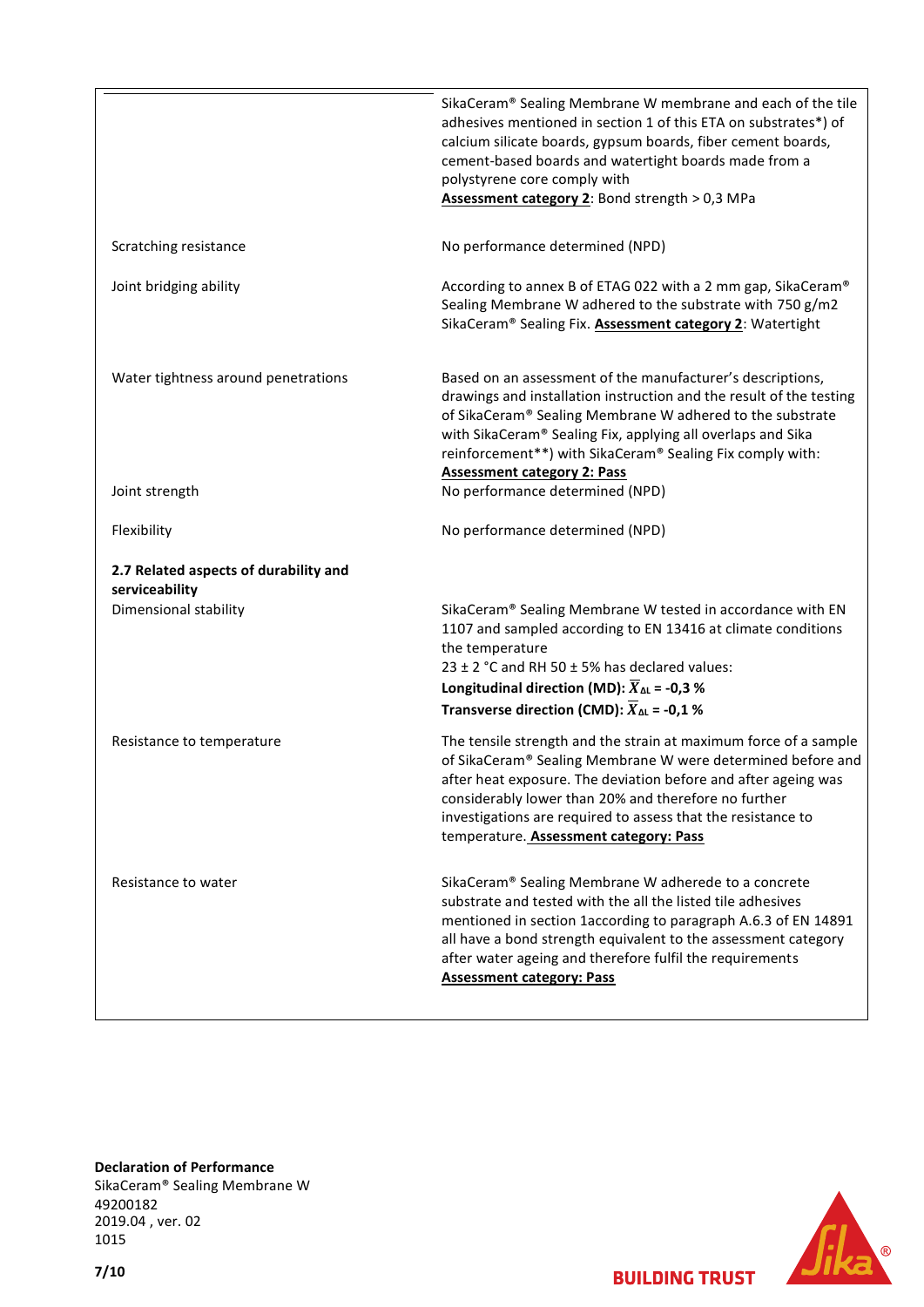| Resistance to alkalinity                           | The tensile strength and the strain at maximum force of a sample<br>of SikaCeram® Sealing Membrane W were determined before and<br>after alkaline exposure. The deviation before and after ageing was<br>considerably lower than 20% and therefore no further<br>investigations are required to assess that the resistance to<br>alkalinity.<br><b>Assessment Category 2: EN 1847 at 50 °C for 16 weeks</b> |
|----------------------------------------------------|-------------------------------------------------------------------------------------------------------------------------------------------------------------------------------------------------------------------------------------------------------------------------------------------------------------------------------------------------------------------------------------------------------------|
| Repairability                                      | No performance determined (NPD)                                                                                                                                                                                                                                                                                                                                                                             |
| <b>Thickness</b>                                   | The thickness of the SikaCeram® Sealing Membrane W is<br>determined to be 0,49 mm. Mass per unit area = 209 g/m <sup>2</sup>                                                                                                                                                                                                                                                                                |
| Applicability                                      | Applicable                                                                                                                                                                                                                                                                                                                                                                                                  |
| 2.8 Sustainable use of natural resources<br>(BWR7) | No performance determined (NPD)                                                                                                                                                                                                                                                                                                                                                                             |

#### **Aspects related to the performance of the product**

The European Technical Assessment is issued for the product on the basis of agreed data/information, deposited with ETA-Danmark, which identifies the product that has been assessed and judged. Changes to the product or production process, which could result in this deposited data/information being incorrect, should be notified to ETA-Danmark before the changes are introduced. ETA-Danmark will decide whether or not such changes affect the ETA and consequently the validity of the CE marking on the basis of the ETA and if so whether further assessment or alterations to the ETA, shall be necessary. The performance of the watertight membrane kit results from the characteristic values and categories. The supplementing statements of the manufacturer stated in the MTD for design and application of the watertight system for creating a watertight covering under wearing surface for floors and walls in indoor wet areas shall be considered The performance of the watertight membrane can be assumed only, if the following aspects are considered: only those components which are specified components of the kit can be used, the appropriate tools shall be used and adjuvant, precautions shall be taken, inspecting the substrate surface for cleanliness and correct treatment, inspection in the process of establishing the kit and of the finished watertight membrane and documentation of the results. The information as to the handling of waste products shall be observed. It is the manufacturer's responsibility to make sure that all those who utilize the kit will be appropriately informed about the specific conditions according to this ETA and the not confidential parts of the MTD deposited to this ETA

**[dop.sika.com](http://dop.sika.com/)**

**Declaration of Performance** SikaCeram® Sealing Membrane W 49200182 2019.04 , ver. 02 1015

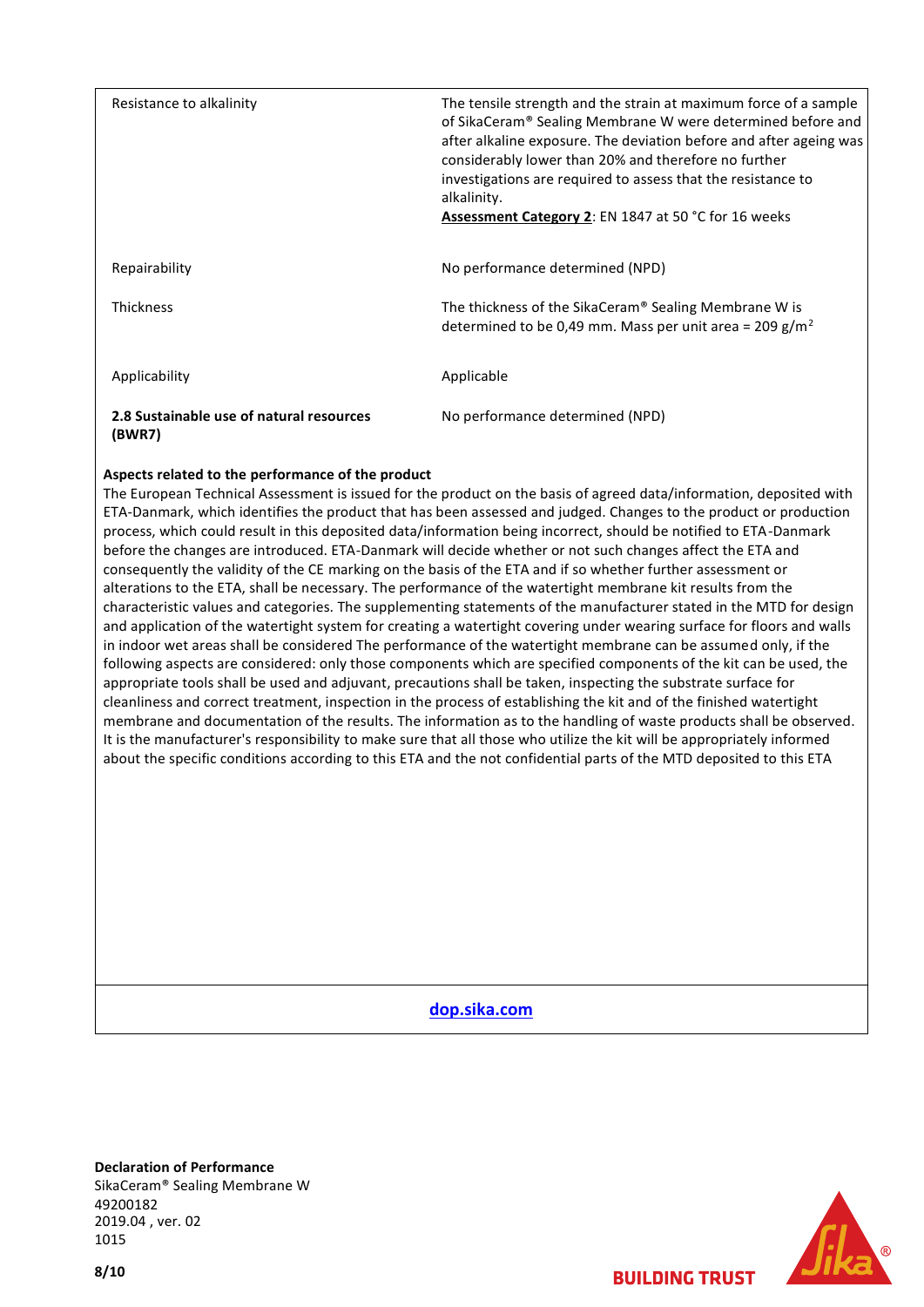# **CE MARKING TO BE PLACED ON THE LABEL**

# ←

19

Sika Services AG, Zurich, Switzerland

49200182

ETAG 022, Part 2, Edition November 2010, used as (EAD)

Notified Body 0761

Watertight covering kit for wet room floors and walls based on flexible sheets

For details see accompanying documents

[dop.sika.com](http://dop.sika.com/)

### **ECOLOGY, HEALTH AND SAFETY INFORMATION (REACH)**

This product is an article as defined in article 3 of regulation (EC) No 1907/2006 (REACH). It contains no substances which are intended to be released from the article under normal or reasonably foreseeable conditions of use. A safety data sheed following article 31 of the same regulation is not needed to bring the product to the market, to transport or to use it. For safe use follow the instructions given in this product data sheet. Based on our current knowledge, this product does not contain SVHC (substances of very high concern) as listed in Annex XIV of the REACH regulation or on the candidate list published by the European Chemicals Agency in concentrations above 0.1% (w/w).

## **LEGAL NOTE**

The information, and, in particular, the recommendations relating to the application and end-use of Sika products, are given in good faith based on Sika's current knowledge and experience of the products when properly stored, handled and applied under normal conditions in accordance with Sikas recommendations. In practice, the differences in materials, substrates and actual site conditions are such that no warranty in respect of merchantability or of fitness for a particular purpose, nor any liability arising out of any legal relationship whatsoever, can be inferred either from this information, or from any written recommendations, or from any other advice offered. The user of the product must test the products suitability for the intended application and purpose. Sika reserves the right to change the properties of its products. The proprietary rights of third parties must be observed. All orders are accepted subject to our current terms of sale and delivery. Users must always refer to the most recent issue of the local Product Data Sheet for the product concerned, copies of which will be supplied on request.